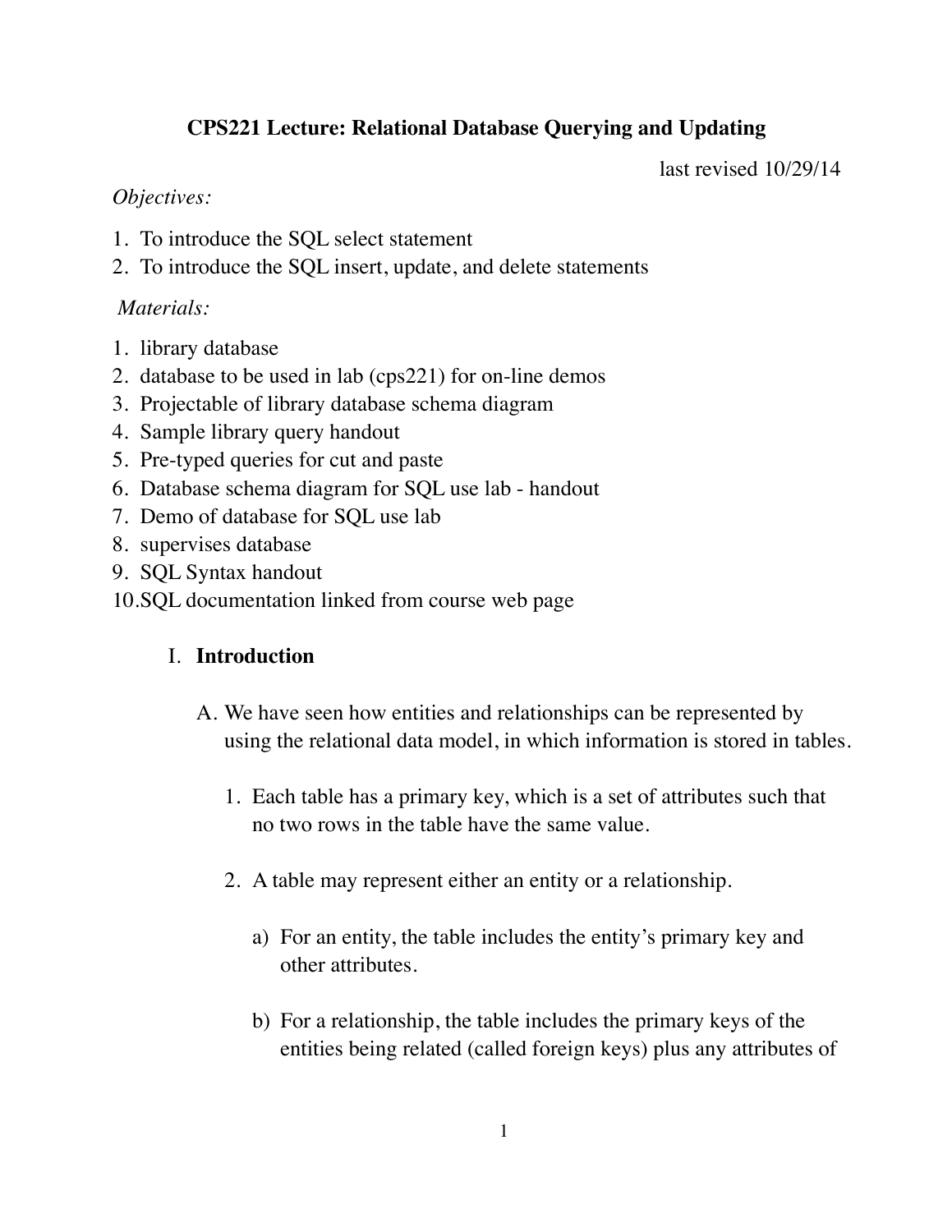the relationship itself. The foreign keys, together, constitute the primary key of the table.

- B. One of the major strengths of the relational data model is that it supports ad-hoc operations - the ability to access information in the database in a simple way, without having to write a special program to do so. These operations are of two general kinds:
	- 1. Queries access information without altering it
	- 2. Updates add, delete, or modify information
- C. We now have to consider how to actually perform queries and updates. To do this, we will make use of a query language.
	- 1. Over the years, a number of different query languages have been developed for use with relational databases. They fall into two broad categories:
		- a) Formal languages that use mathematical notation, and are most useful for theoretical study.
		- b) Commercial languages used in actual systems.
		- c) We will learn Structured Query Language (SQL) a commercial query language that has been standardized by ANSI, which is supported by many relational DBMS products, and which is used by Java's JDBC (Java Database Connectivity) facility.
	- 2. We will also look at SQL facilities for updating a database.
- D. For our first examples, we will utilize a simple database for a very small library, realizing the following schema diagram: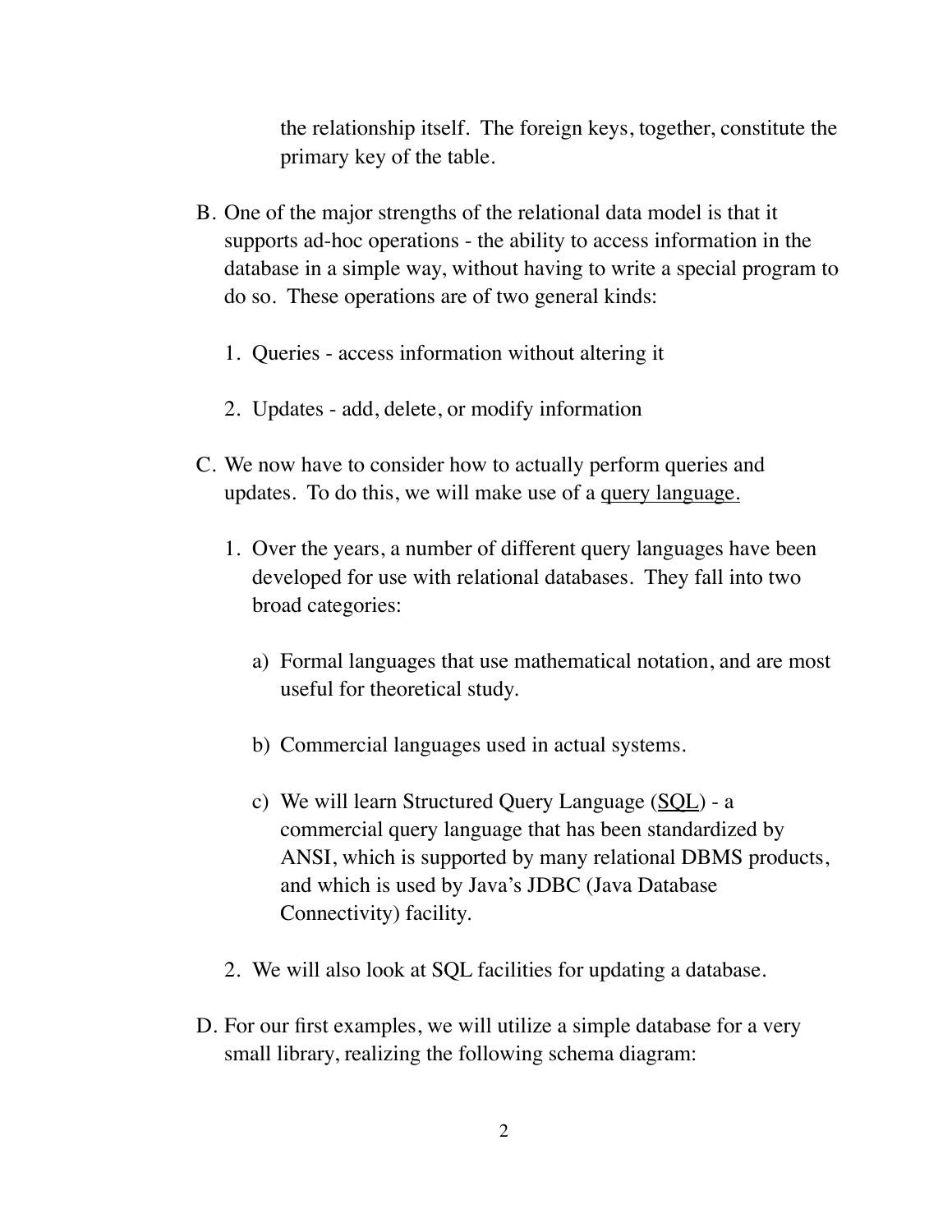

#### PROJECT

(Assume the library is so small that it has at most one copy of any book - hence callNo suffices as the primary key for Book.)

In the case of the checkedOut relation, the foreign keys of the two tables being related are borrowerID, callNo. However, because any given book can only be checked out to one borrower at a time, we use just callNo as the primary key in this case.

## **DISTRIBUTE QUERY HANDOUT**

**DEMO:** mysql -h dbms.cs.gordon.edu -p use library; show tables;

#### II. **Querying a Database**

- A. Some simple examples
	- 1. One possible query is one that asks for a particular row of some table. Example: "What is the book whose call number is RZ12.905?"
		- a) SQL formulation .

```
select * 
    from book
      where calN12.905';
```
The keyword select is used for all queries, \* specifies all columns of the selected row(s), and where specifies the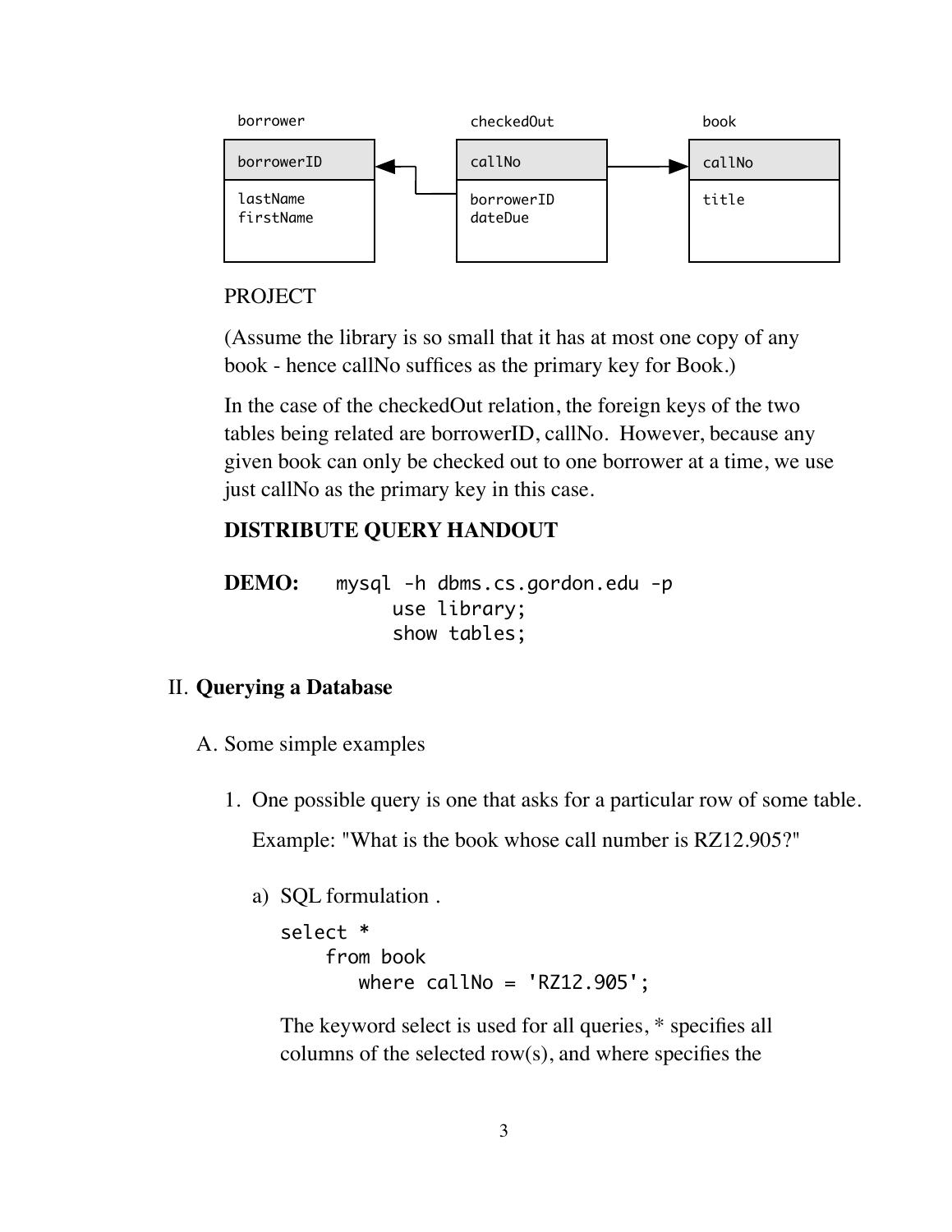condition the row(s) must meet. Note also that all SQL queries end with a semicolon, that comparison for equality uses = (not  $=$  as in Java) and that strings are enclosed in single quotes. It is good form to put each clause on a separate line, indented with respect to the first line - not required by the language, but facilitates reading.

b) Result (Demo)

21873 Fire Hydrants I Have Known Dog RZ12.905

2. It is also possible to formulate a similar query that produces several rows as its result.

Example: "What books are written by Dog?"

a) SQL formulation:

select \* from book where  $author = 'Dog';$ 

b) Result (Demo):

21873 Fire-hydrants I have known Dog RZ12.905 34938 21 ways to cook a cat bog bog LM925.04

3. The above queries produce all columns from a one or more rows from the table. Sometimes, we want one or more columns from all rows in a table.

Example: "List the names of all borrowers"

a) SQL formulation::

```
select lastName, firstName 
     from borrower;
```
the keyword select is still used, but we explicitly list the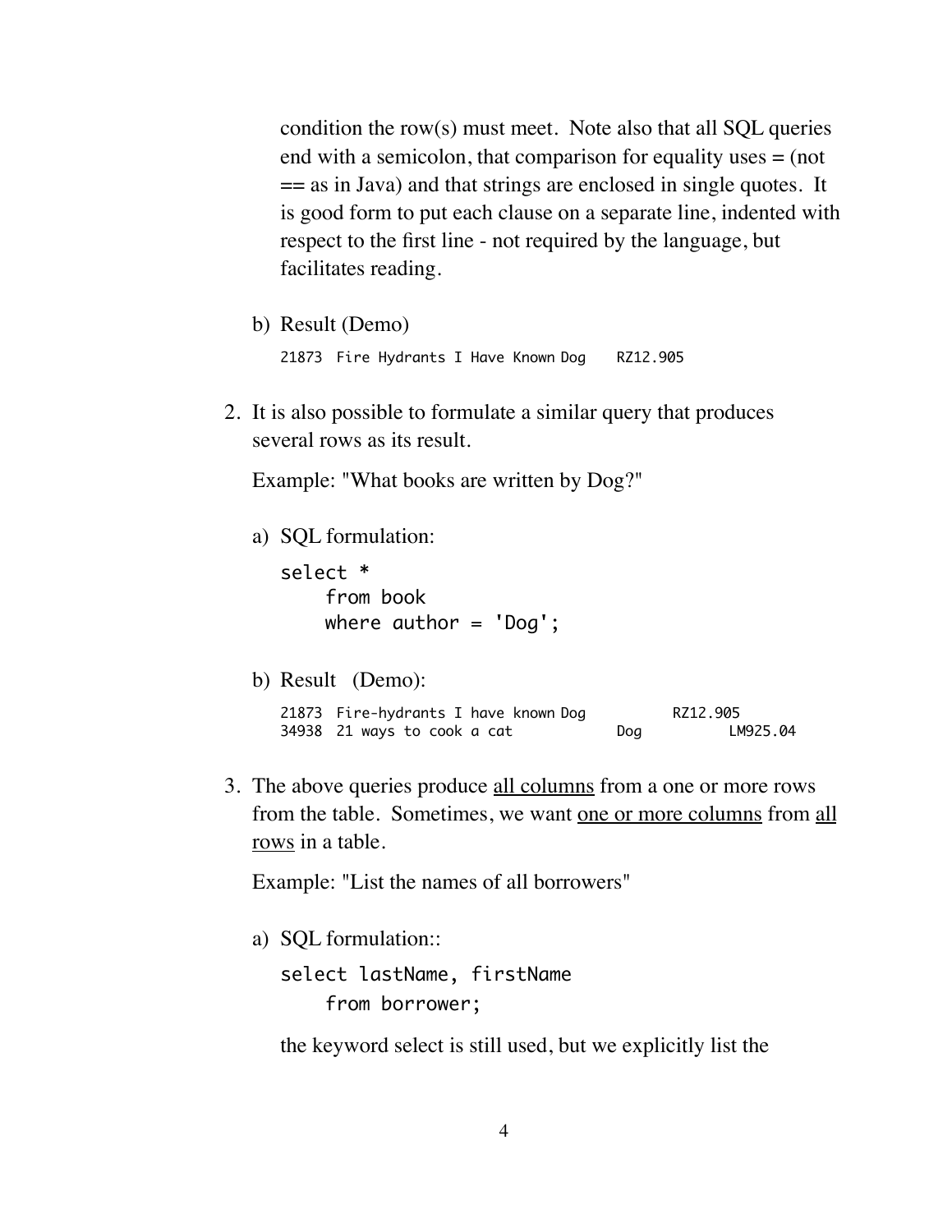columns we want instead of using \*, and we don't have a where clause.

b) Result (Demo):

| Aardvark   | Anthony   |
|------------|-----------|
| Cat        | Charlene  |
| Dog        | Donna     |
| <b>Fox</b> | Frederick |
| Gopher     | Gertrude  |
| Zebra      | Zelda     |

4. The operations of selecting both specific columns and specific rows can be combined in a single query.

Example: "What is the title of the book whose call number is QA76.093?"

a) SQL formulation

select title from book where  $calN$ 11No = 'QA76.093';

Note that both an explicit column list and a where clause are needed.

b) Result (Demo)

Wenham Zoo Guide

5. The full power of relational database system comes in when we need to combine information from two or more tables. We will look at a couple of examples now, but will discuss this extensively in a bit.

Example: When is/are the book(s) Charlene Cat has checked out due?"

What tables do we need information from in order to answer this question?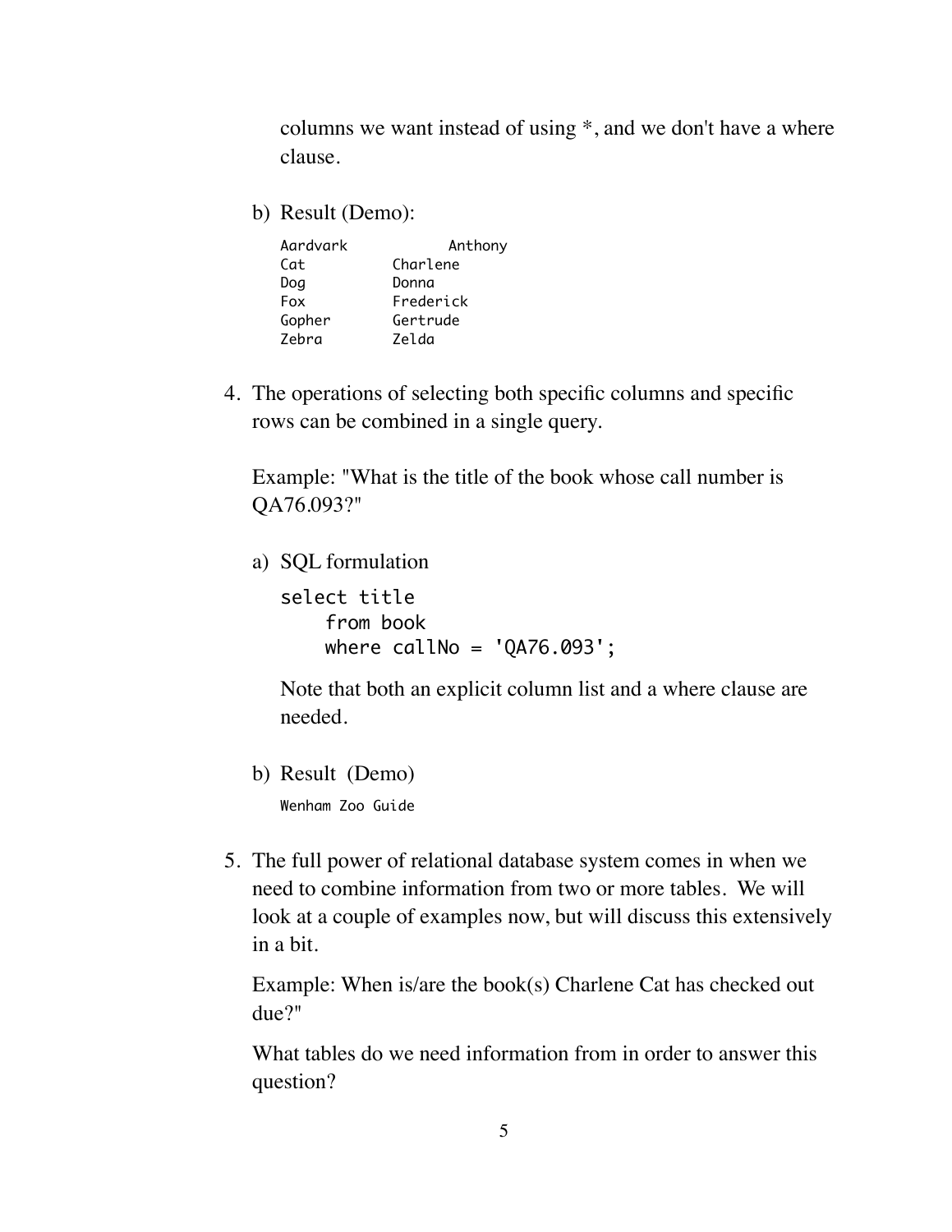ASK

Borrower - since the name only appears there - and CheckedOut since the date due appears only there. The two tables are related by the common key borrowerID, which is the primary key of one and a foreign key in the other.

a) SQL formulation:

```
select dateDue
       from borrower 
         natural join checkedOut
    where lastName = 'Cat' and firstName ='Charlene';
```
(Note that SQL uses the word and, not && as in Java.)

The "natural join" operation specifies that a new table is to be constructed by taking the Cartesian product of the two tables and then keeping only those rows which agree on their common attribute (called the join attribute): borrowerID. The fact that borrowerID is the join attribute is implicit in the fact that it has the same name in both tables.

- b) Result (Demo) 2010-10-15
- 6. Joins can be used to combine information from more than two tables.

Example (admittedly a bit contrived):

"What borrowers have books checked out whose author has the same last name as they do?"

What tables are required to answer this?

ASK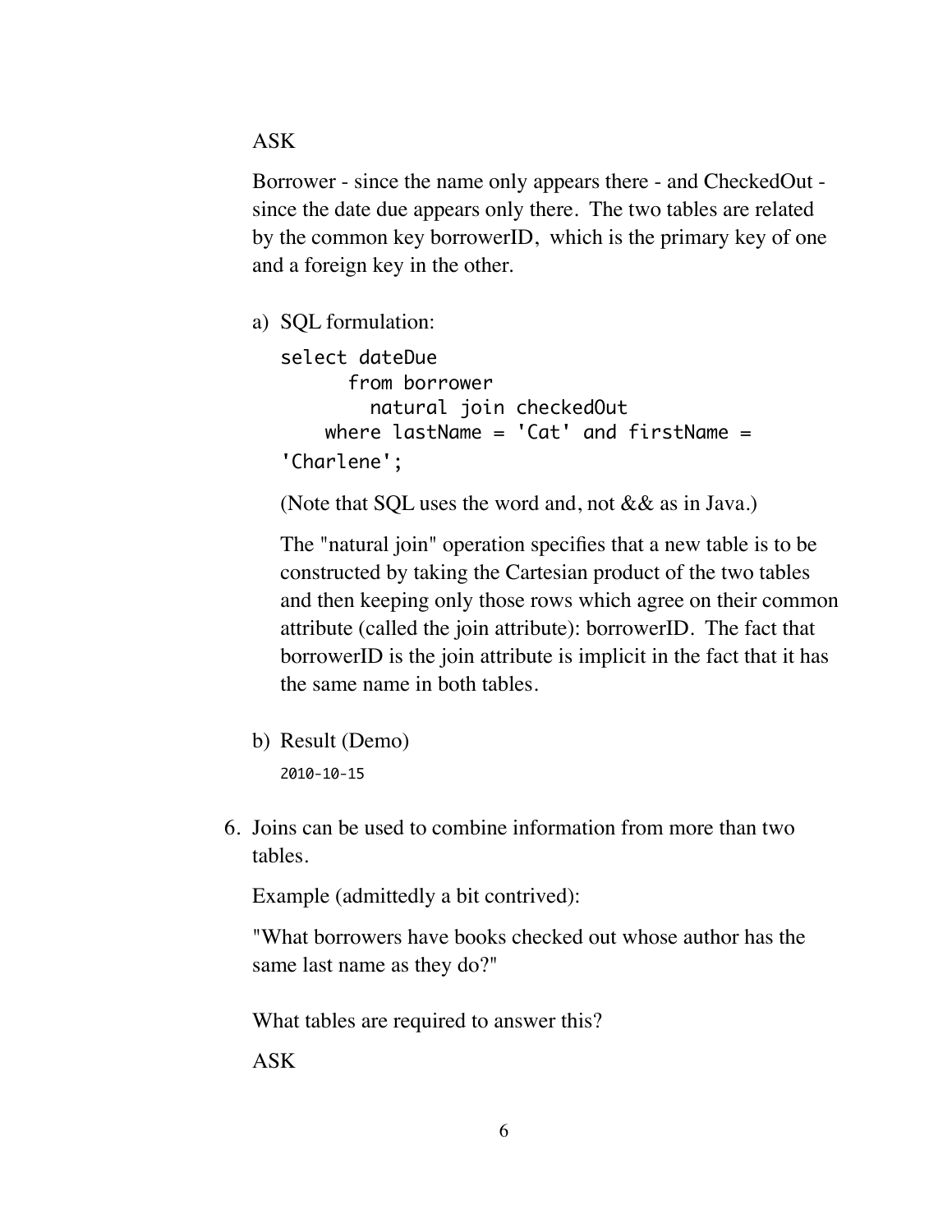All three!

a) SQL formulation:

```
select lastName, firstName
     from borrower 
         natural join checkedOut
         natural join book
    where lastName = author;
```
b) Result (Demo)

| Dog | Donna |
|-----|-------|
| Dog | Donna |

c) Note that the result is to produce two identical rows.. However, there is variant of the SQL select command that eliminates duplicates. select distinct lastName, firstName from borrower natural join checkedOut

```
 natural join book
where lastName = author;
```
- d) Demo
- B. Review of basic operations
	- 1. Choosing only those rows meeting some criterion
		- a) SQL where clause in select statement
		- b) In effect, this operation squeezes a table vertically
	- 2. Choosing only certain columns from a table
		- a) SQL explicit column list (instead of \*)
		- b) In effect, this operation squeezes a table horizontally. This could result in duplicate rows if we eliminate the column(s) in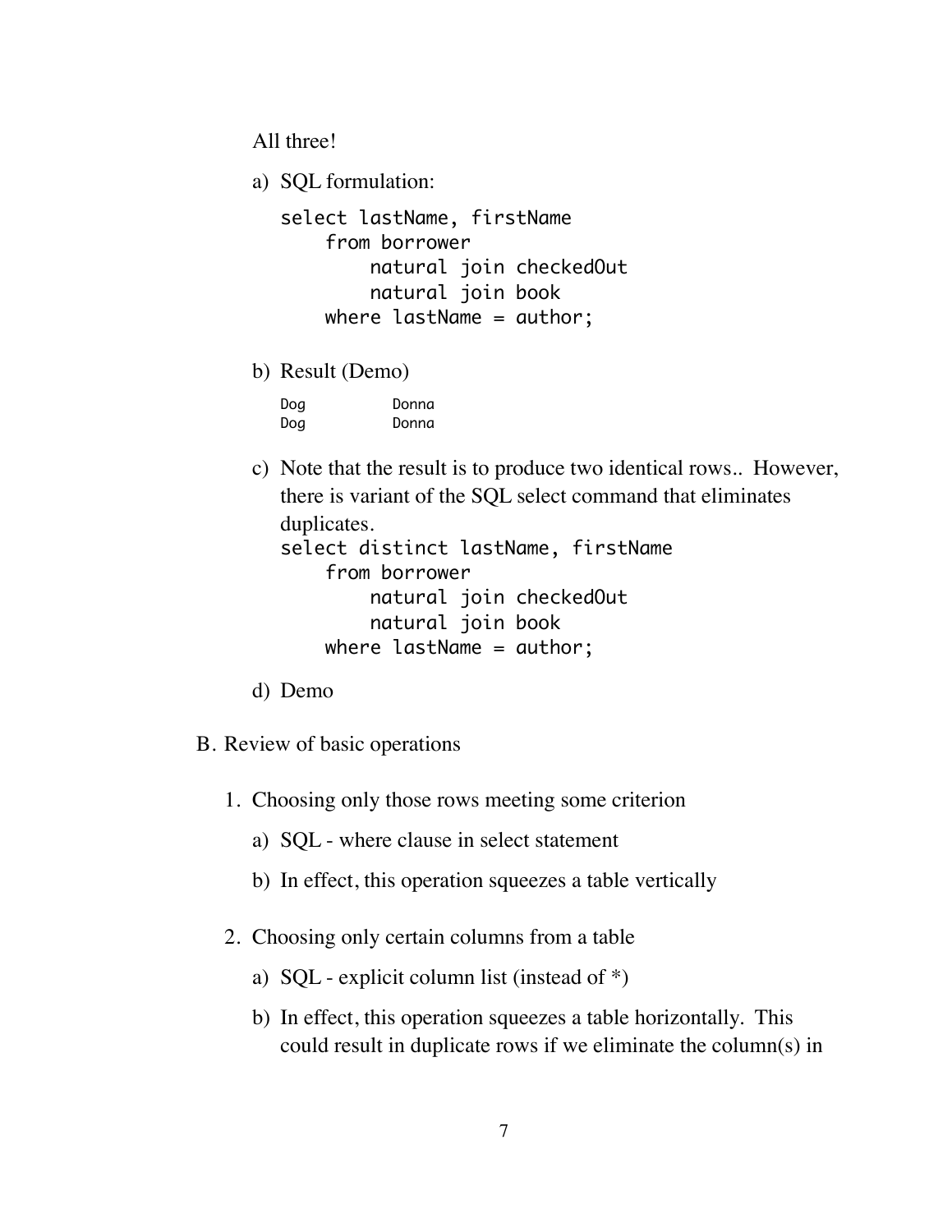which they differ. To avoid this, we must explicitly specify "distinct".

- 3. Cartesian product
	- a) not used in any of the above examples we will see an example shortly)
	- b) SQL listing multiple tables in from clause
- 4. Natural join
	- a) SQL connecting tables by natural join in from clause
	- b) In effect, this operation does a cartesian join, and then selects only those rows in which columns with the same name from different tables have the same value.
- C. For our next examples, we will need to use a more complex database the same one that you will use in lab.
	- 1. **HANDOUT** of schema diagram
	- 2. Note that we have course id's in several tables, but we store them as two or three separate attributes (department, course\_number, and possibly section.) The reason for storing these values is separately is that the relational model requires attributes to be atomic, but we sometimes need to use the different components individually (e.g. we use just department and course\_number to link a current term course to its catalog information stored in course\_offered - the section does not appear in the latter.
	- 3. Discuss primary keys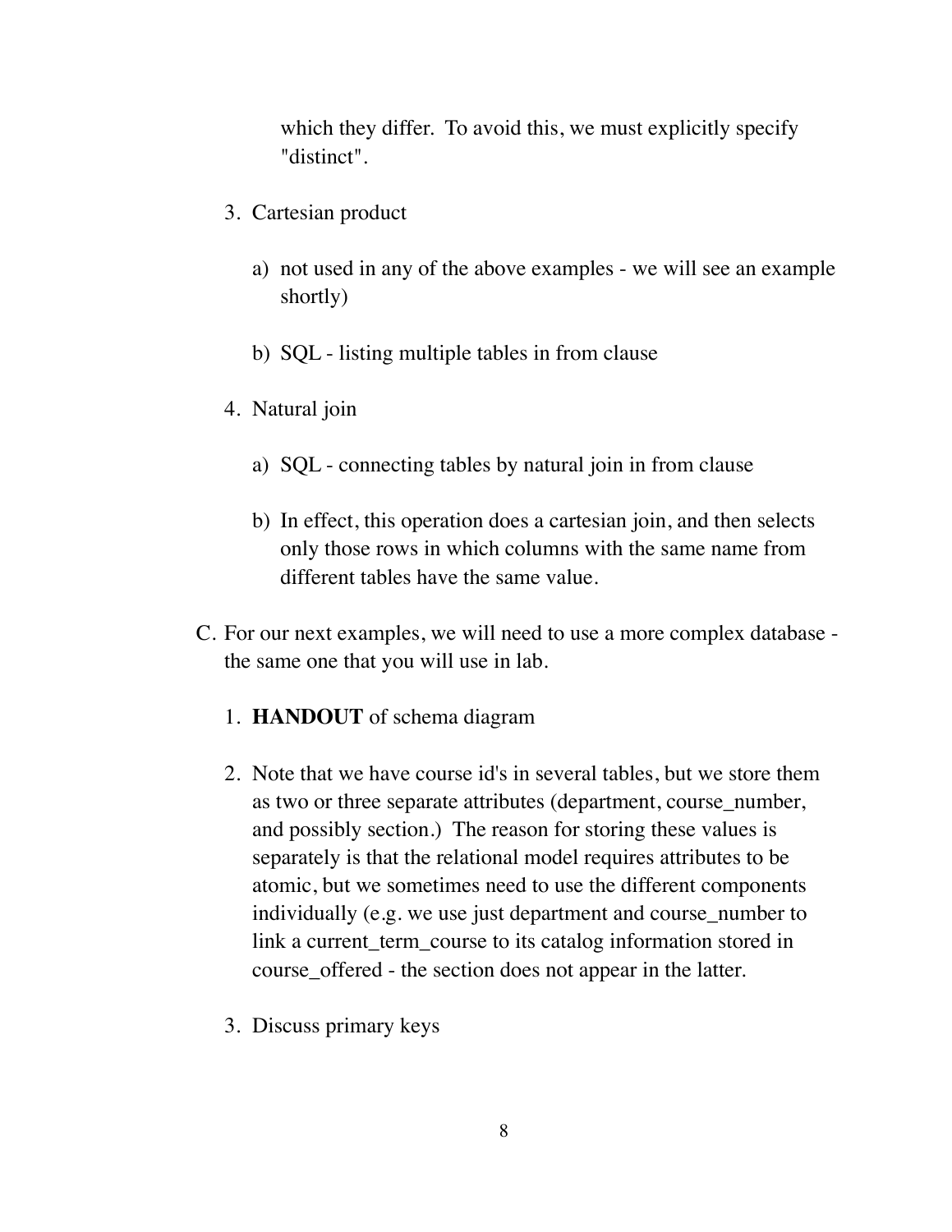4. **PROJECT** sample database tables - note correspondence to schema diagram.

## D. Additional Query Features

- 1. Qualified names.
	- a) Sometimes, if the same column name occurs in two different tables, it may be necessary to specify from which table you mean for a column to come.

Example: Suppose we want to print a class schedule for a student with a given id (say 1111111), giving the course id, days, time and room. We need to join the enrolled\_in table with the current\_term\_courses table to get the information we need. However, the following query will not work:

(switch to cps221 database)

```
select department, course_number, section, days,
         start_time, room
     from enrolled_in natural join current_term_course
     where id = '1111111';
```
Why?

ASK

DEMO - note problem with ambiguity of department, course\_number, and section since they appear in both tables

b) To formulate this query acceptably, we must use:

```
select enrolled_in.department, 
        enrolled_in.course_number, enrolled_in.section,
         days, start_time, room
     from enrolled_in natural join current_term_course
    where id = '1111111';
```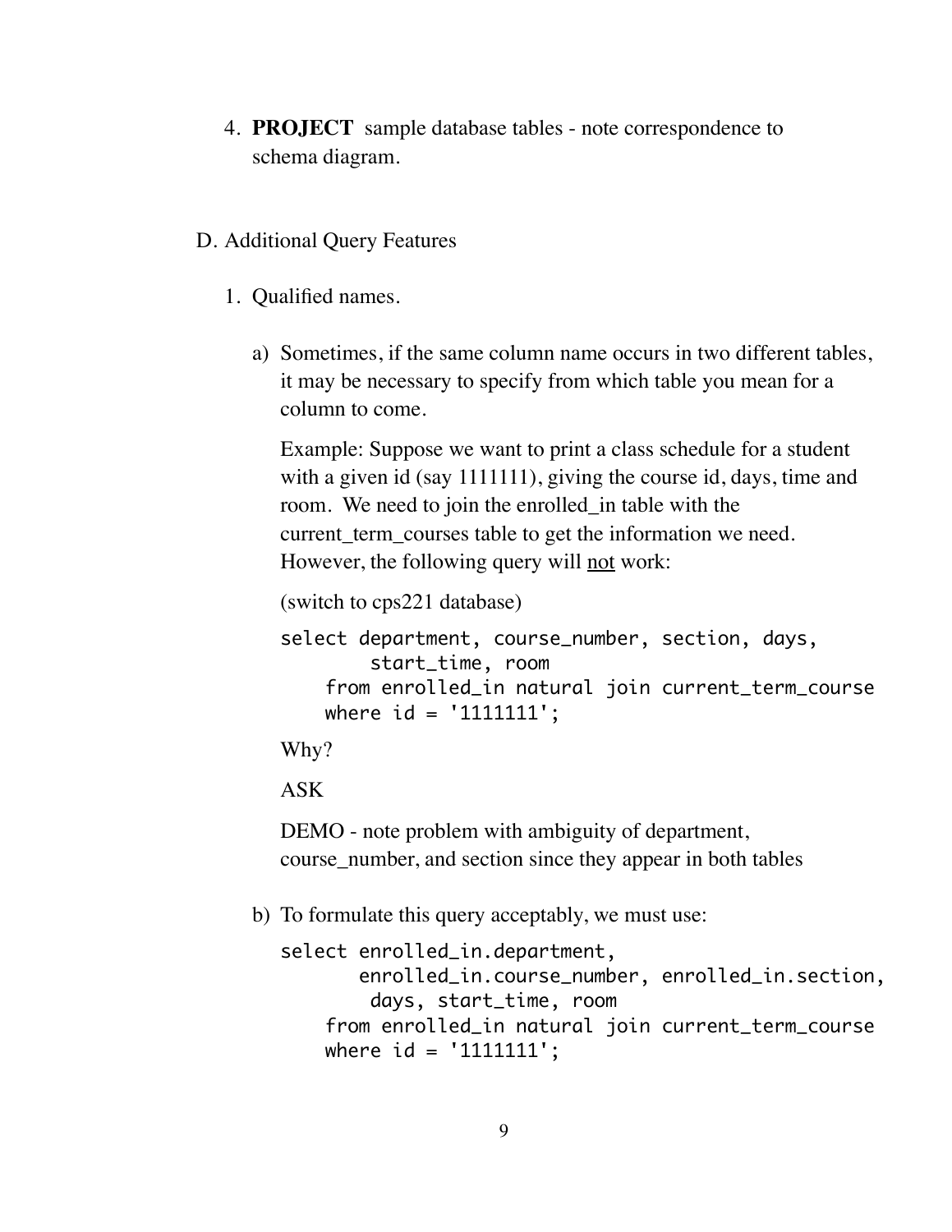(Note that we only need to qualify the otherwise ambiguous columns) Demo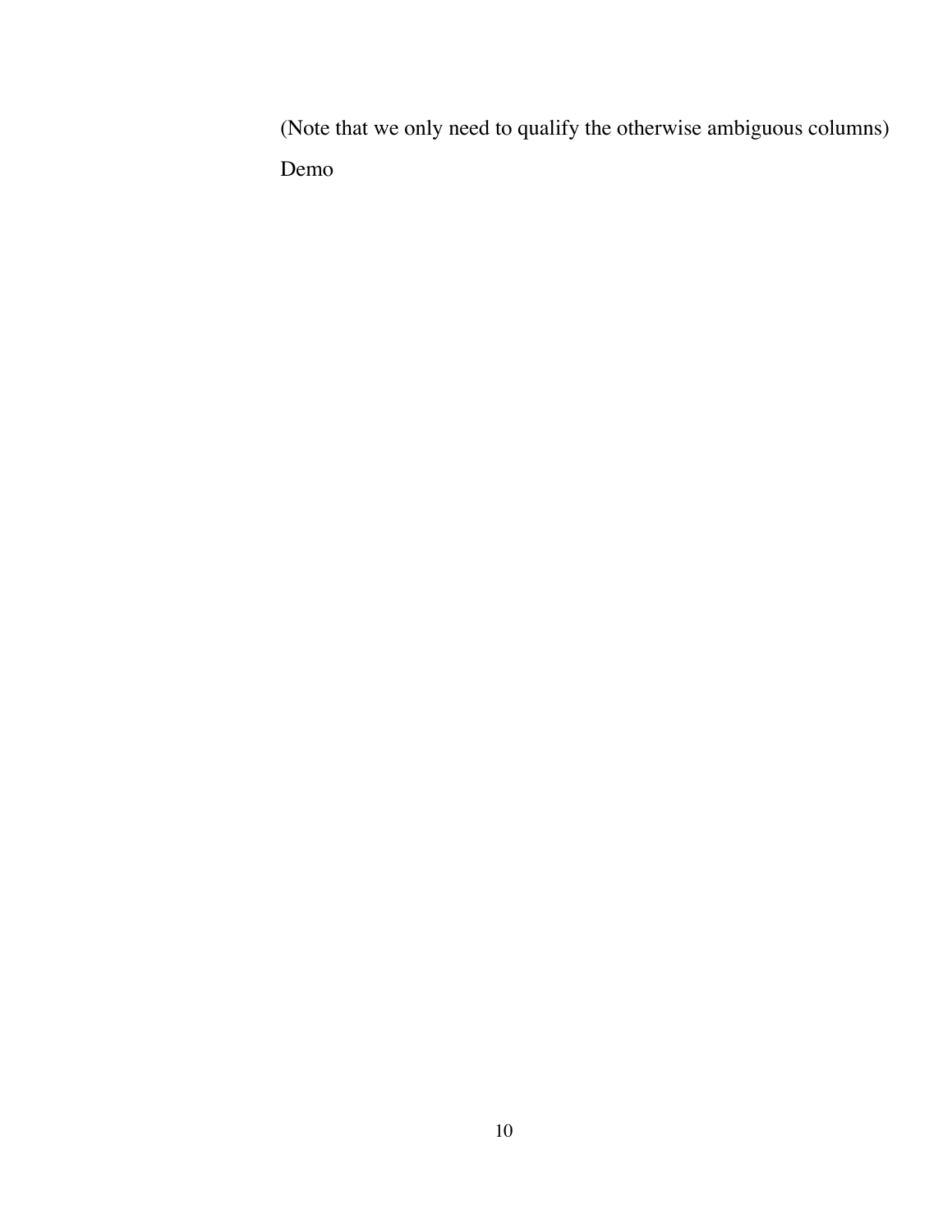- 2. Renaming of tables
	- a) As the last example illustrated, needing to type the full name of a table over and over when qualifying a name can be unpleasant. To avoid this, it is possible to rename a table within a query. This is illustrated by the following variant of the above:

```
select e.department, e.course number, e.section,
         days, start_time, room
   from enrolled_in e natural join current_term_course
  where id = '1111111';
```
b) In the above example, renaming the table was a convenience. There are times when it becomes an absolute necessity.

Example: Suppose we had a database that represents the following structure:



(The names of the attributes of the supervises table denote roles, and are similar in meaning to the use of roles when labelling an association in a UML class diagram. Of course, supervisor and supervisee are actually employee ids)

Now suppose we want to know what employees make more than their supervisor. This would require joining the employee table with itself (since we need two different salaries) and can be accomplished like this:

```
select e.id
     from employee e, supervises, employee b
    where e, id = supervisee and
          b.id = supervisor and e.salary > b.salary;
```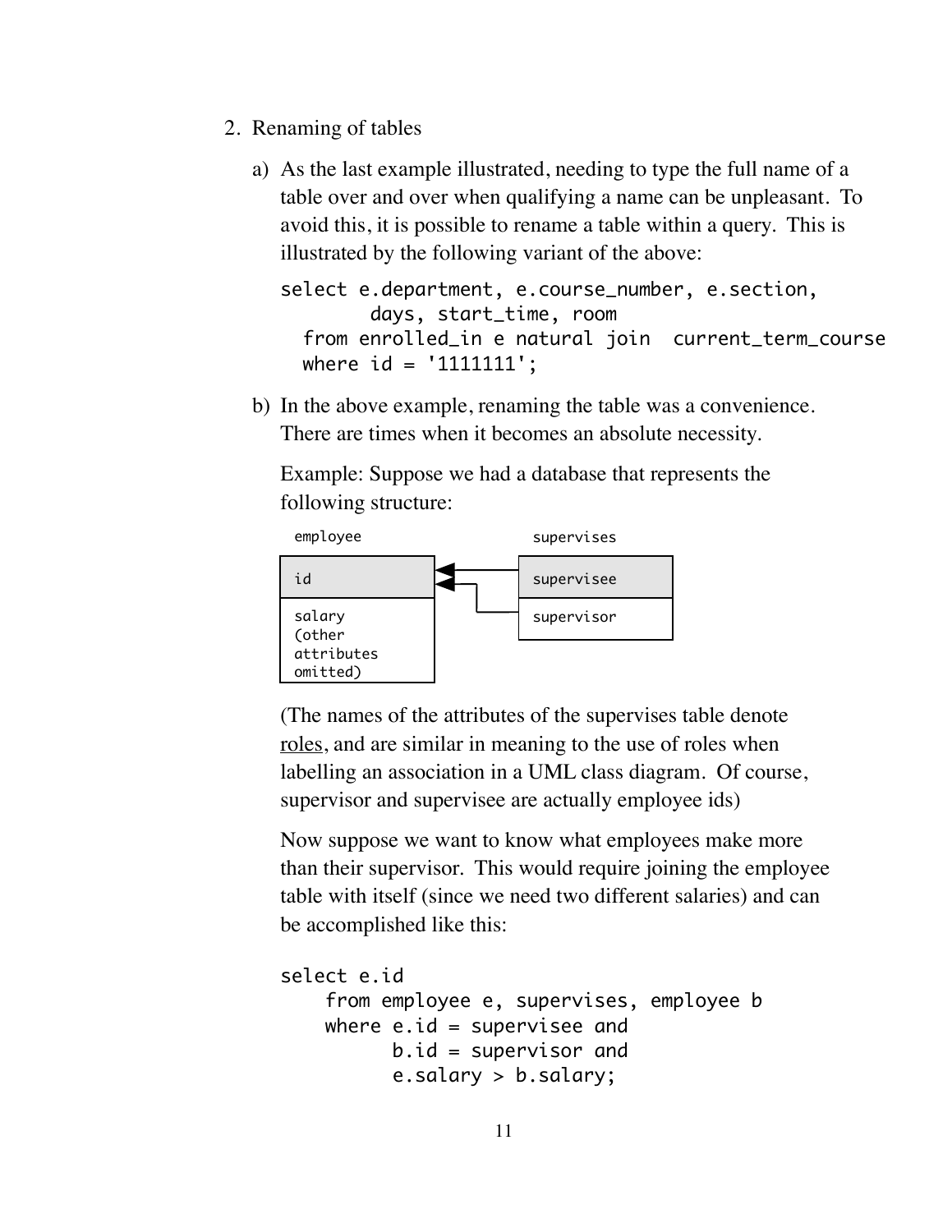Even if we were willing to type out the full table name every time, we couldn't do the query this way because we are using the same table (with the same name) twice, in two different ways - hence the need to give the table employee table two different names.

- c) use supervises; Demo
- 3. Full Cartesian joins.
	- a) The above example also illustrates a second point although the natural join is often what we need, there are times when we want to join tables in some way other than based on equality of values in columns having the same name.

In the above, we needed to join the first usage of employee with supervises based on  $id =$  supervisee, while the second usage was joined based on  $id =$  supervisor. In neither case are the column names the same.

b) The same issue can arise, even when we don't have to use the same table twice.

Example: in registration database (cps221), in the professor table the department attribute is the department to which the professor belongs, while in the teaches relationship and in the various course tables it is the department that offers the course. Sometimes, a professor teaches a course in a department other than his/her own. Since a natural join between professor and teaches would require that the department attribute in both have the same value (since the column has the same name), a natural join involving these two tables would lose data we might not want to lose.

Suppose want the names of all professors who teach a course in a department other than their own. The query must be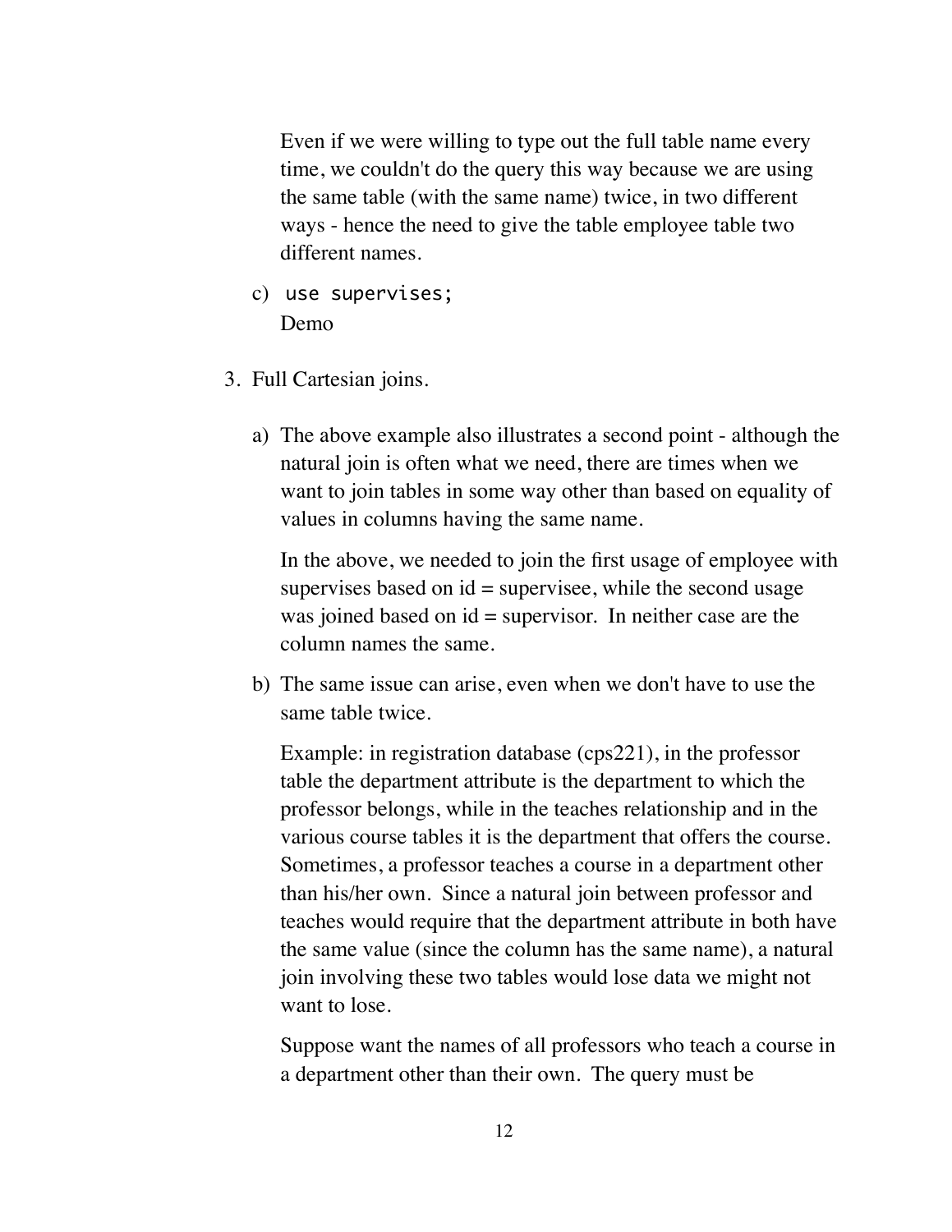formulated using a full cartesian join, with join conditions explicitly specified:

```
(1) SOL:
  select p.professor_name
       from professor p, teaches t
      where p.professor_name = t.professor_name and p.department <> t.department;
```
(2)Result - DEMO.

4. Union

Recalling that relations are sets, it is natural to ask whether ordinary set operations are applicable. The answer, of course, is yes. One such operation is set union.

Example: Suppose we wanted a listing of all the courses a given student (say the student with id 1111111) either has taken or is taking. The former are recorded in the course\_taken table; the latter in the enrolled in table.

The schemes of the two tables are not identical, of course, because the former records a term, a number of credits, and a grade - which the latter does not need. (Credits is recorded because the number of credits for a course can be changed, but you still get the number of credits in effect when you took it!) Likewise, the latter records a section code, which the former does not need.

However, appropriate selecting out of column can make the schemes the same - a requirement for set union to be meaningful.

a) SQL (note that the "where" has to appear inside each select). The parentheses are not required, but do enhance readability.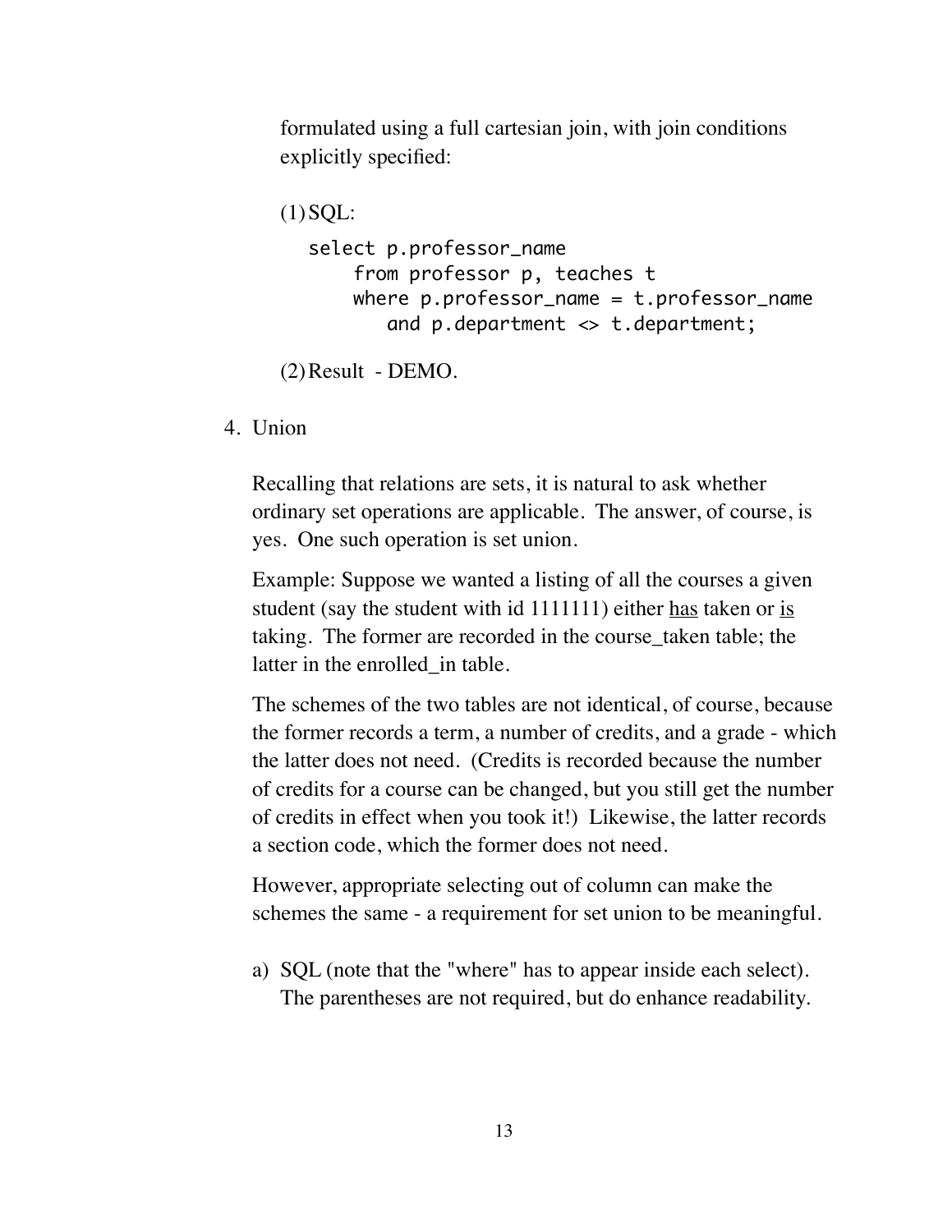```
(select id, department, course_number 
     from enrolled_in
     where id ='1111111')
union
(select id, department, course_number
     from course_taken
     where id = '1111111');
```
- b) DEMO
- 5. Difference

Another set operation that is useful is set difference. For example, suppose we had a table listing the requirements for a given major. Then we couild find out what courses a given student still needs to take by taking the set difference between the requirements table and the entries for him/her in the courses taken table.

Alas, set difference is not supported in mysql, though many sql implementations do support it.

6. Summarization

One powerful feature of relational databases is the ability to generate summary information easily.

Example: Suppose we wanted to know how many credits a given student (say id '111111') is taking. This information is available by summing up the credits attribute of the join between the enrolled in and course offered tables for that student. A SQL query like the following will do this:

```
select sum(credits)
     from enrolled_in natural join course_offered
    where id = '1111111';
```
DEMO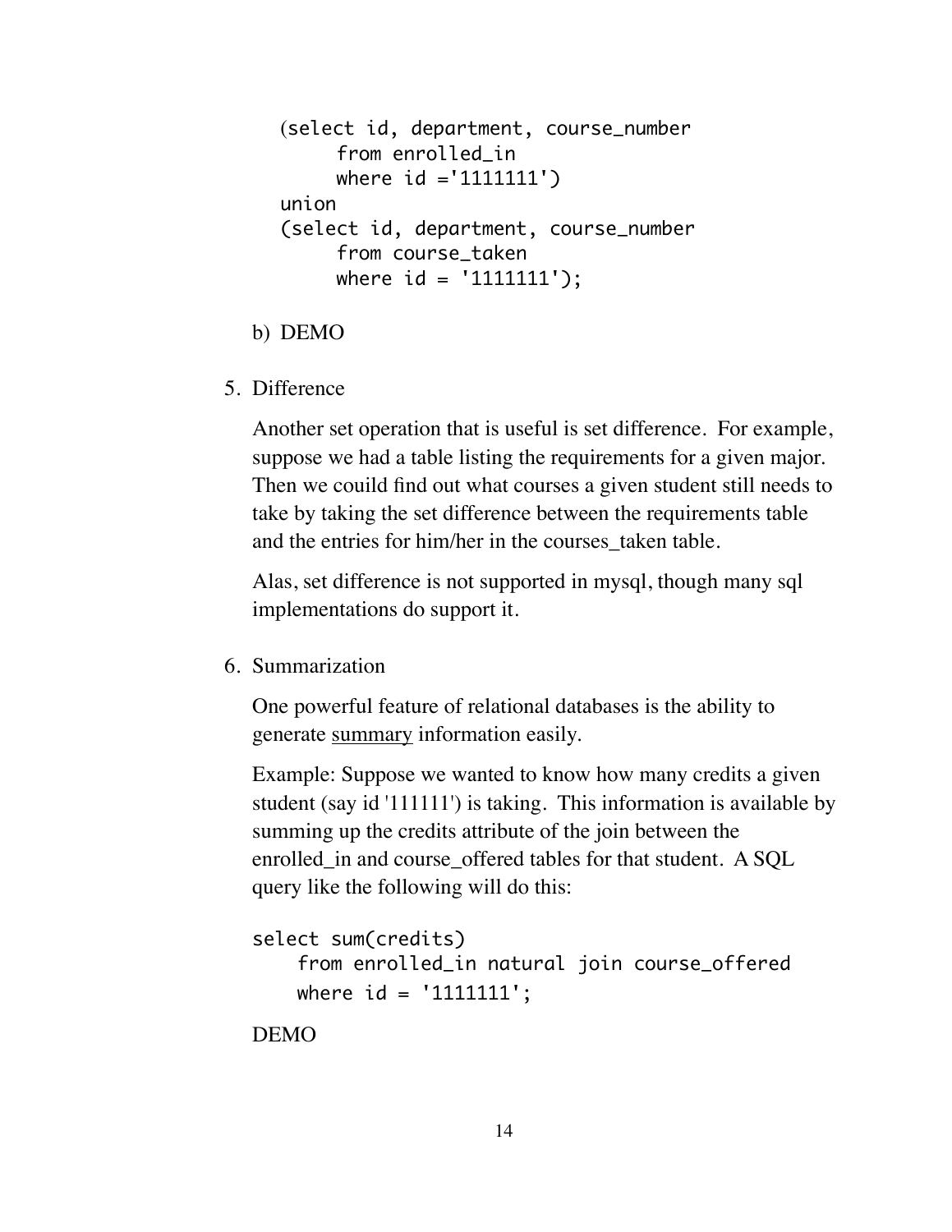7. Grouping

A natural extension of the above is to ask for id and total credits taken for all students.

a) The following query does not work:

```
select id, sum(credits)
     from enrolled_in natural join course_offered;
```

```
Why? (DON'T DEMO YET)
```
ASK

We want to sum the credits individually for each student - we don't want the sum for everybody!

b) The following query will work:

```
select id, sum(credits)
     from enrolled_in natural join course_offered
     group by id;
```
DEMO

- c) Note: our first attempt is not only wrong, it would actually be rejected by most versions of SQL. (The current version of mysql accepts it, though previous versions did not. It actually shouldn't be accepted!)
- d) We could do a more complicated version of the above, in which we print out the student's name instead of the id:

```
select last_name, first_name, sum(credits)
     from student natural join enrolled_in
           natural join course offered
     group by last_name, first_name;
```
DEMO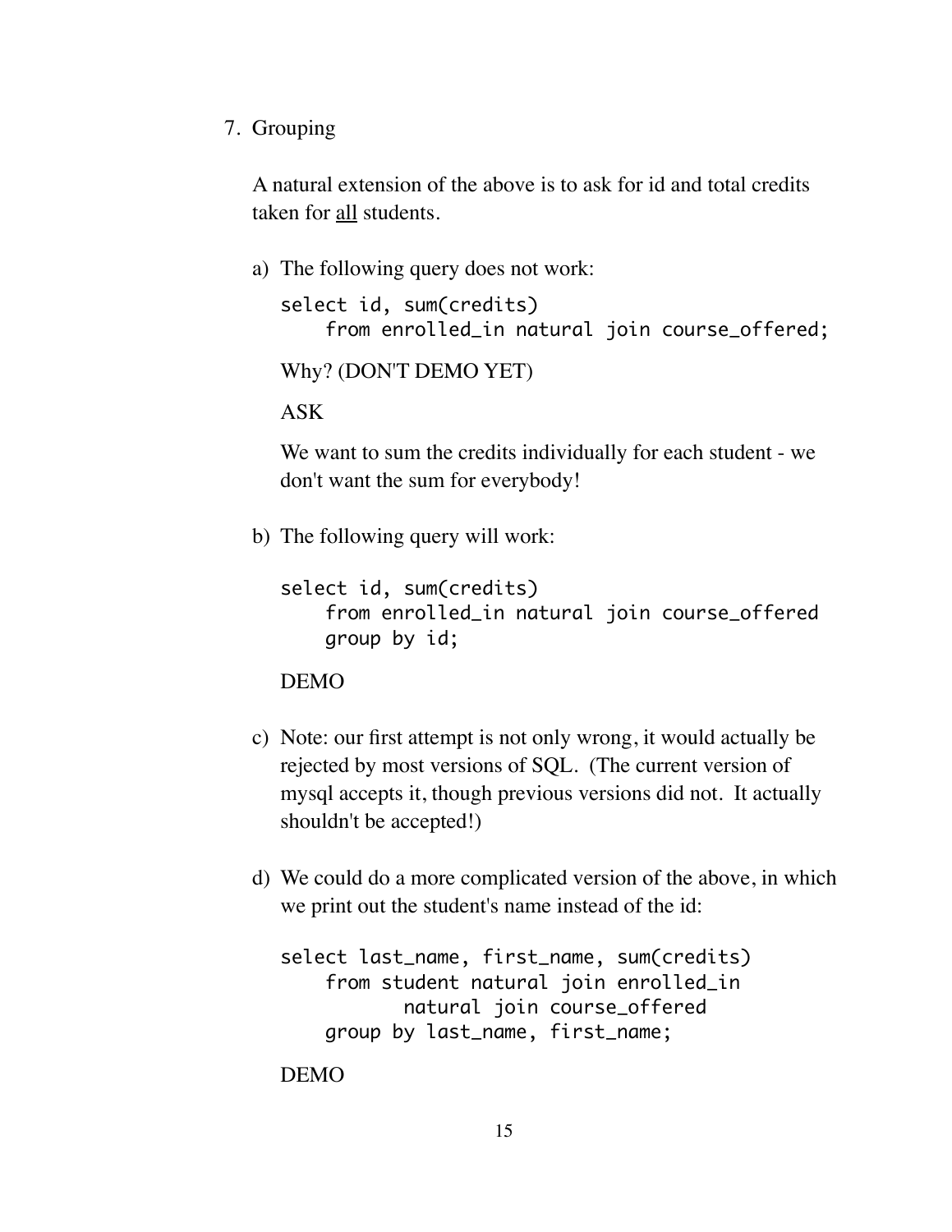- 8. Outer join
	- a) Did you notice that there's actually one row that did not show up in the above?

ASK

The row for Emily Elephant did not show up - since she is not enrolled in any courses, the natural join between student and enrolled\_in produces an empty set.

b) Perhaps what we want in this case is a table with a 0 for total credits for any student who is listed in students but is not currently enrolled in any courses. We can get this by using an outer join*.*

```
select last_name, first_name, sum(credits)
     from student natural left outer join enrolled_in
            natural left outer join course_offered
     group by last_name, first_name;
```
DEMO - note: most systems would print 0, not null for sum(credits)!

9. Having

One thing we might want to notice in the above query is what students are taking less than 16 credits. While we could do this by manually scanning the results, its much better to let the DBMS do this for us.

At first glance, we might think the where clause can be used. Unfortunately, this doesn't work because the where clause selects rows before the groups are formed - whereas we are interested in a particular result of the summary after the groups are formed. The solution is a having clause: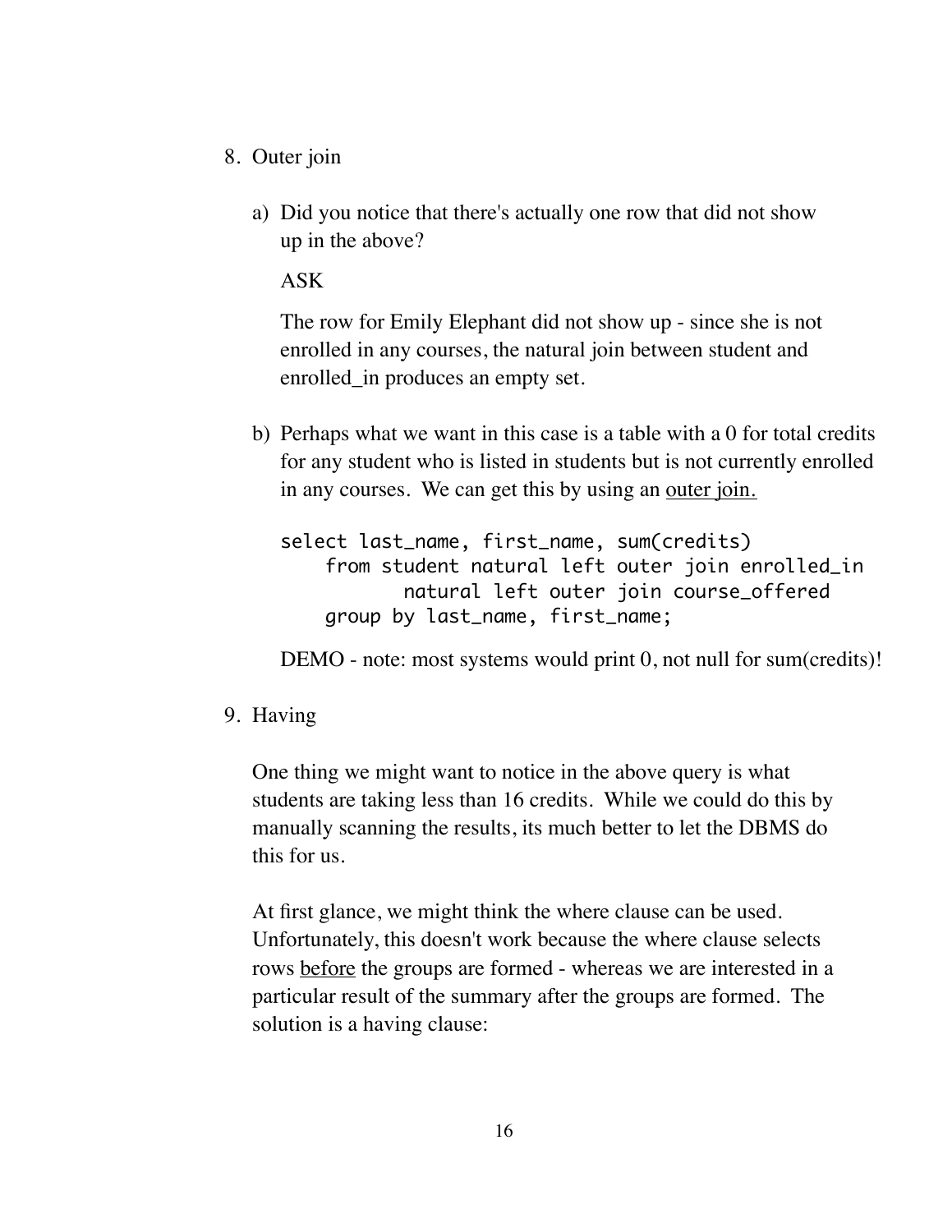```
select last_name, first_name, sum(credits)
     from student natural left outer join enrolled_in
            natural left outer join course_offered
     group by last_name, first_name
    having sum(credits) < 16;
```
DEMO

10.Order by

- a) We have said that the tables in a relational database are sets. One property of a set is that it has not inherent order. Thus, the order of the rows in response to a query is arbitrary. (In fact, most DBMS's produce the results in the order the rows were inserted into the table - but that's not guaranteed.)
- b) If we want to force the DBMS to sort the rows into some order before presenting them to us, we can use an order by clause.

DEMO select \* from course\_offered; select \* from course\_offered order by ctitle;

- c) This facility should only be used when we need it, because sorting is a time-consuming operation.
- E. Summary

#### **HANDOUT** - SQL Syntax

Go over section on SELECT statements